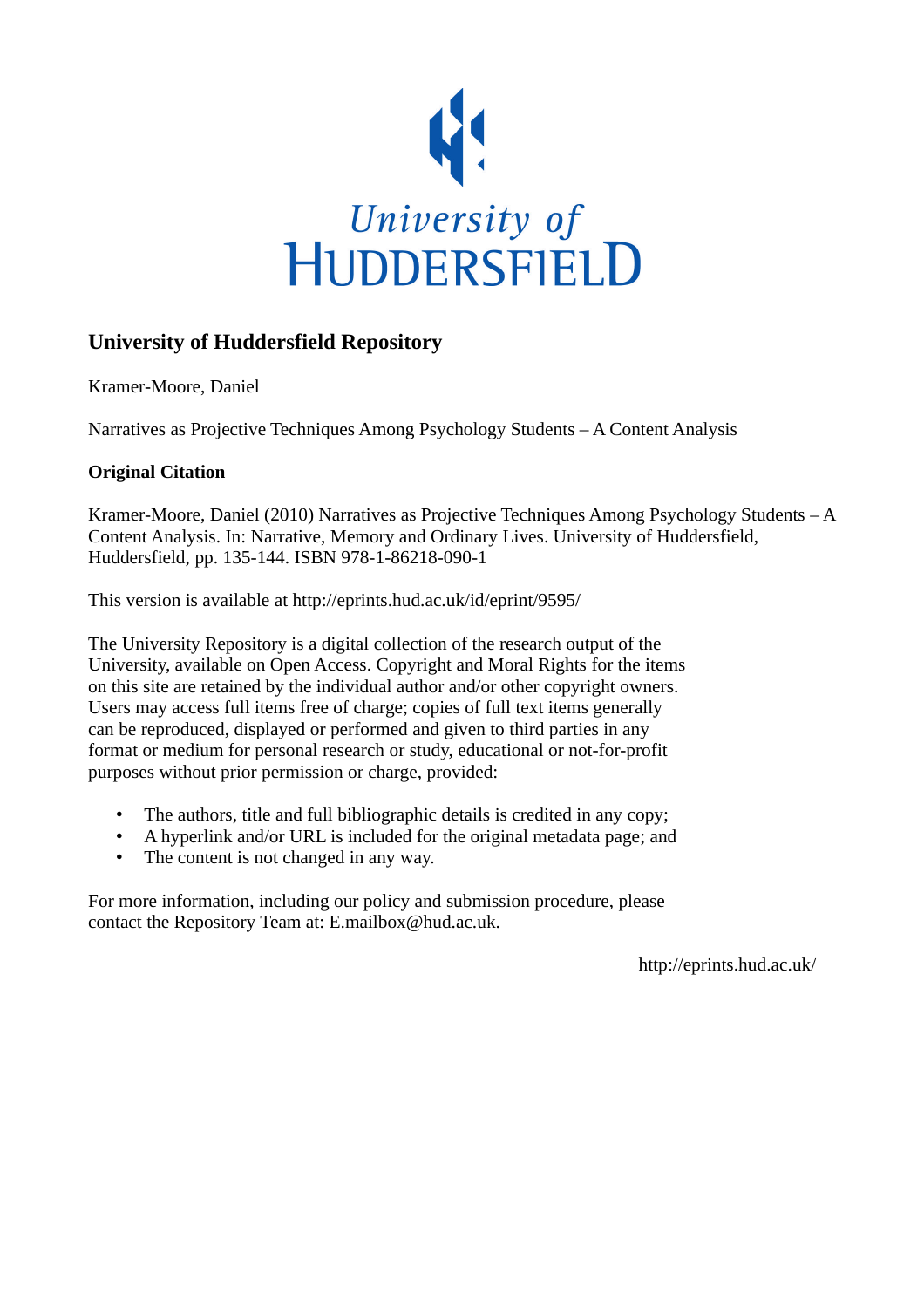# 10 Narratives as Projective Techniques Among Psychology Students – A Content Analysis DANIELA KRAMER-MOORE

This study is based on the writing of a short, potentially projective narrative, and sharing it in small peer groups. There is a close relationship between narratives and projection; readers' enjoyment may in fact depend on their ability and readiness to project their own agendas unto the protagonists (see, for example, Sullivan's 1994 analysis of Onetti's 1990 novella). Yet the more obvious connection between narratives and projection lies in the act of producing the former while achieving the latter: The act of narrating is, almost by definition, a potential projective test. Projection itself is based on the hypothesis 'that individuals will project their own perceptions, attitudes, feelings, and needs in assigning meaning to relatively ambiguous stimuli' (Esquivel et al., 2007, p.358; see also Esquivel and Flanagan, 2007, and Wiggins, 2003). Projection is not without its dangers: When they use it as a psychological defence mechanism, projecting individuals fail to acknowledge their own motives and emotions, and thus are hindered from effectively coping with them. At the same time they fail to correctly perceive others, since they attribute to them their own, projected characteristics. In an analysis, which again connects narratives and projection, Parker (1995, p.159) argues that 'to avoid misrecognition of others I need to attend *both* to their otherness *and* to elements of human continuity between us'. (This issue is further discussed and analyzed in Serpell, 2008.)

Sharing one's experiences with other group members is a well known, often praised element of group psycho-therapy (for some examples in varied settings see psychodrama groups in Davies, 1993; self-help groups in Ephraim, 1993; interpersonal groups in Ratigan and Aveline, 1993. See also the frequent use of sharing in inter-cultural empathy training by Kramer-Moore and Moore, 2006, and its investigation in a controlled study by Falloon et al., 1977). Though being in a group does, by itself, help reduce isolation, it is the sharing with others of some of one's thoughts and feelings (and, in this case, personal narratives) that conveys to the individual the all-important message: "Others have had experiences similar to yours". In her analysis of self-help groups, Ephraim  $(1993, pp.234-235)$  refers to this aspect of the group process as 'the bedrock of self-help groups'.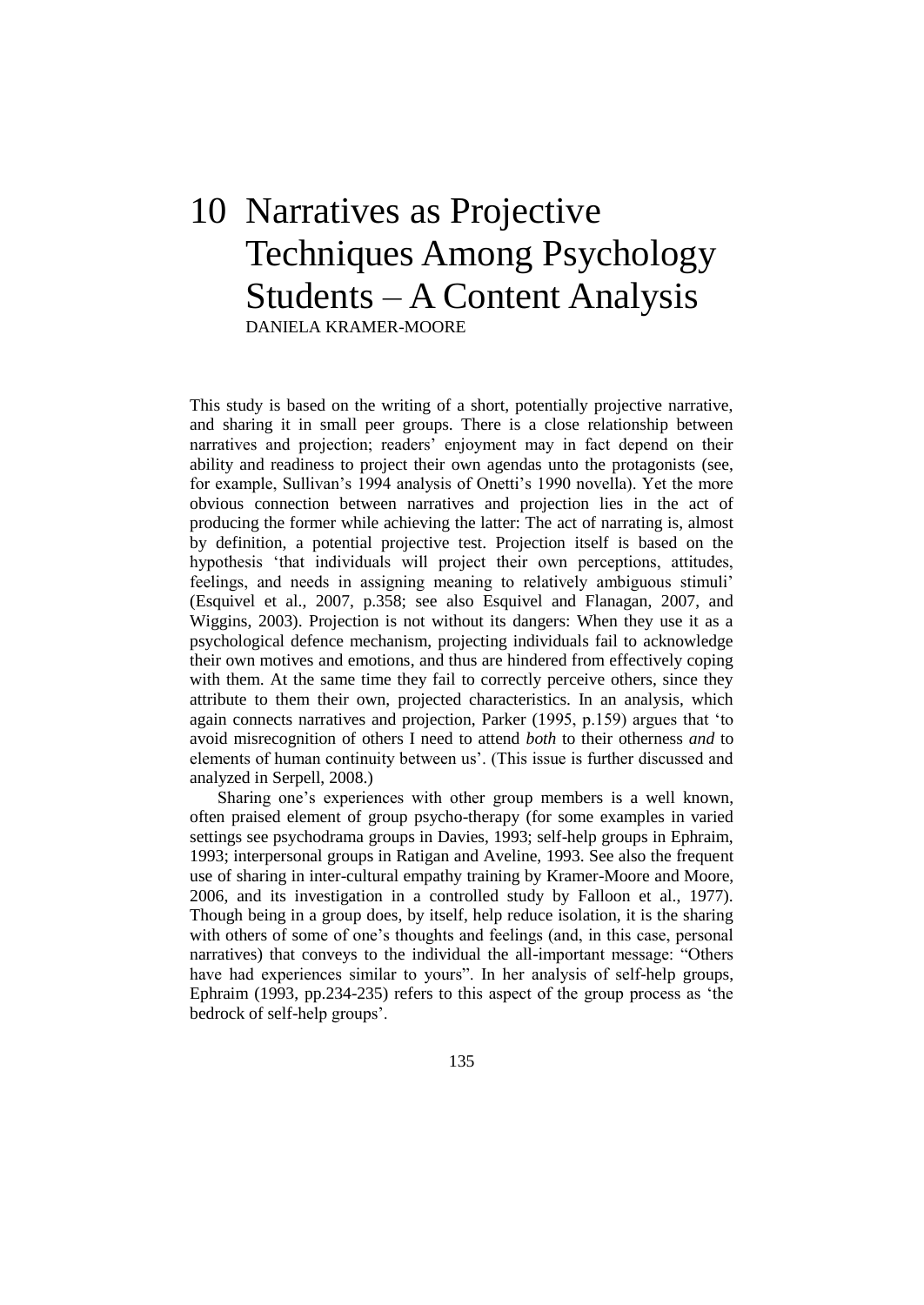The study at hand aims at a) stimulating social interaction and individual reflection, as two basic skills connected to the field of psychology, and b) teaching students more about such individual differences that are projected when using narratives as a projective technique. It is hypothesized that

*\_\_\_\_\_\_\_\_\_\_\_\_\_\_\_\_\_\_\_\_\_\_\_\_\_\_\_\_\_\_\_\_\_\_\_\_\_\_\_\_\_\_\_\_\_\_\_\_\_\_\_\_\_\_\_\_\_\_\_\_\_\_\_\_\_\_\_\_\_\_*

- 1. Individual differences illuminating gender differences, individual's personal agendas and attitudes will be reflected in the choice of the protagonists, the narratives' completion and the written reflections of the participants.
- 2. The act of writing as a projective technique and the sharing of it in small groups will create positive affect and help participants gain insight.

#### **Method**

#### *Participants*

Eighty undergraduates (61 women and 19 men) enrolled in a second year course in psychology ("Individual Differences in Intelligence and Personality") at a British university took part in this study. Their mean age was 20.5.

#### *Procedure*

Students in four seminar groups of about 20 each were presented with a copy of the following (in Kramer-Moore and Moore, 2006, p.211):

#### *Darkness – An African Folktale*

*The world was in complete darkness. All the living creatures gathered in the forest: Word has reached them that there was light somewhere, and it could be obtained for all of them to enjoy. The lion, who is brave and strong, volunteered first and went to fetch the light. He returned after three days and three nights, exhausted, wounded, bleeding. He told his friends that the road was dangerous and scary and that he couldn"t reach the light. The elephant, who has a thick skin, went next. He returned after three days and three nights half-blinded, defeated. He couldn"t find the light, either. Then a voice was heard: "I shall bring the light!"*

*-- Finish the story. Whose voice was heard? Describe the journey. How does the story end? [10 minutes for writing] -- How does the story you wrote relate to your own life?*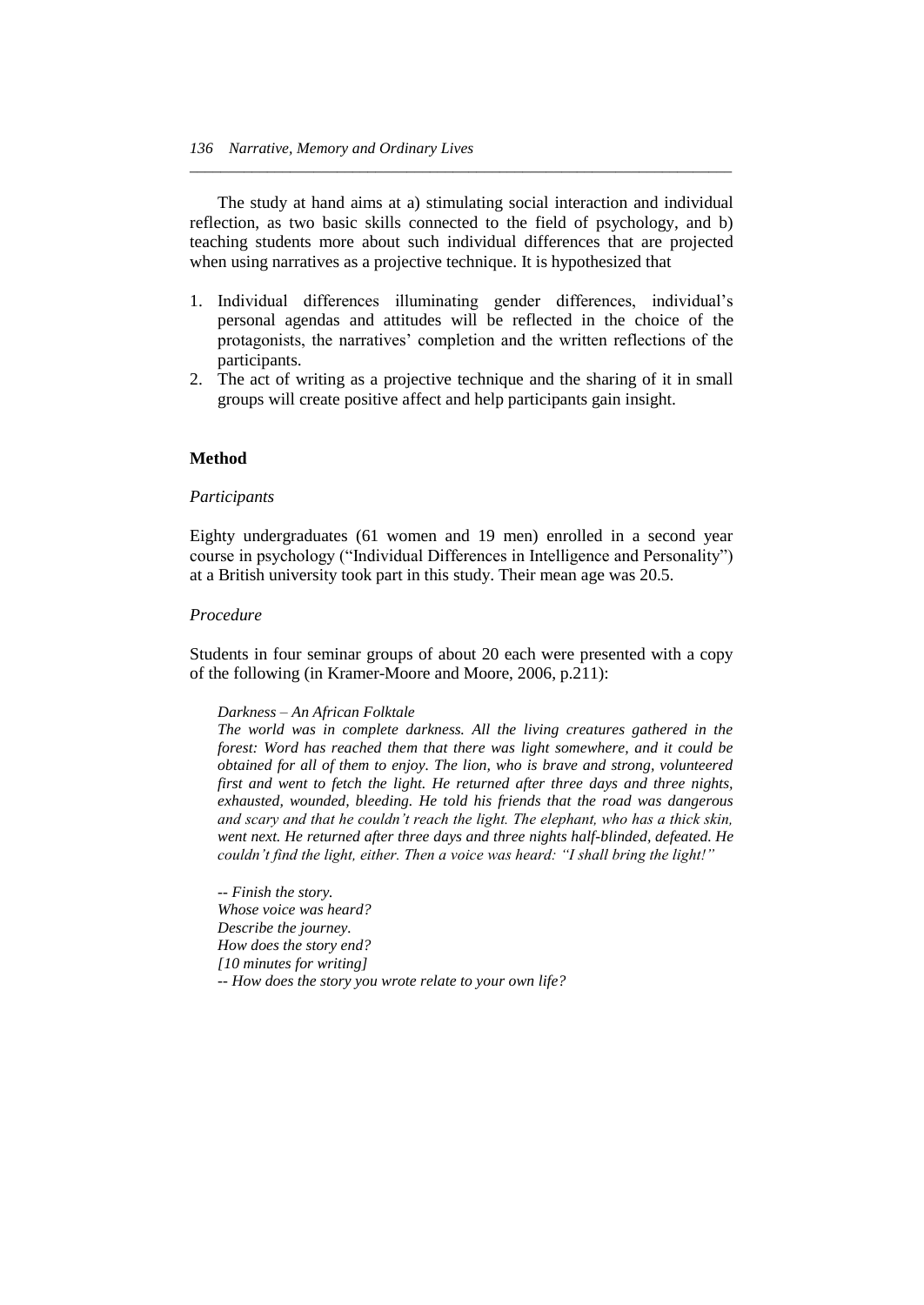On completion of the task, students sat in subgroups of 5, and were encouraged to share their stories with each other. After about 15 minutes a volunteer from each subgroup reported to the group the gist of their encounter. At the end of the meeting students provided written feedback about this activity.

*\_\_\_\_\_\_\_\_\_\_\_\_\_\_\_\_\_\_\_\_\_\_\_\_\_\_\_\_\_\_\_\_\_\_\_\_\_\_\_\_\_\_\_\_\_\_\_\_\_\_\_\_\_\_\_\_\_\_\_\_\_\_\_\_\_\_\_\_\_\_*

## *Content Analysis*

The 80 anonymous narratives (completed stories), as well as the answers to the questions were thematically content analysed, using categories that were arrived at empirically.

# **Results**

## *Choice of Protagonist*

- 1. Women tended to choose small, "insignificant" animals far more than men: mouse (27% vs. 10%), spider, small bird, squirrel, bug, fly, ants, firefly, grasshopper, chameleon, mussel, and moth. Overall, 58% of the women chose small and "weak" creatures, while only 37% of the men made such choices. In the small group discussions, women were both surprised and delighted to discover that other women also chose a mouse as a protagonist, and said this "discovery" empowered them.
- 2. Sixteen percent of the men and 5% of the women chose a large animal (giraffe, eagle, and dolphin). Women tended to choose average sized animals (cat, monkey, fox, mongoose, owl).
- 3. Sixteen percent of the men chose "man" as the creature (ie. a person rather than an animal or a supernatural being), as opposed to only 8% of the women. None of the participants chose "woman" as the protagonist. If they chose a female creature, it was an animal.
- 4. Twelve percent of the women chose a religious symbol (god or an angel), compared to 5% of the men.
- 5. Practically all of the students thought the voice belonged to a male creature; the four who found it feminine, were all women.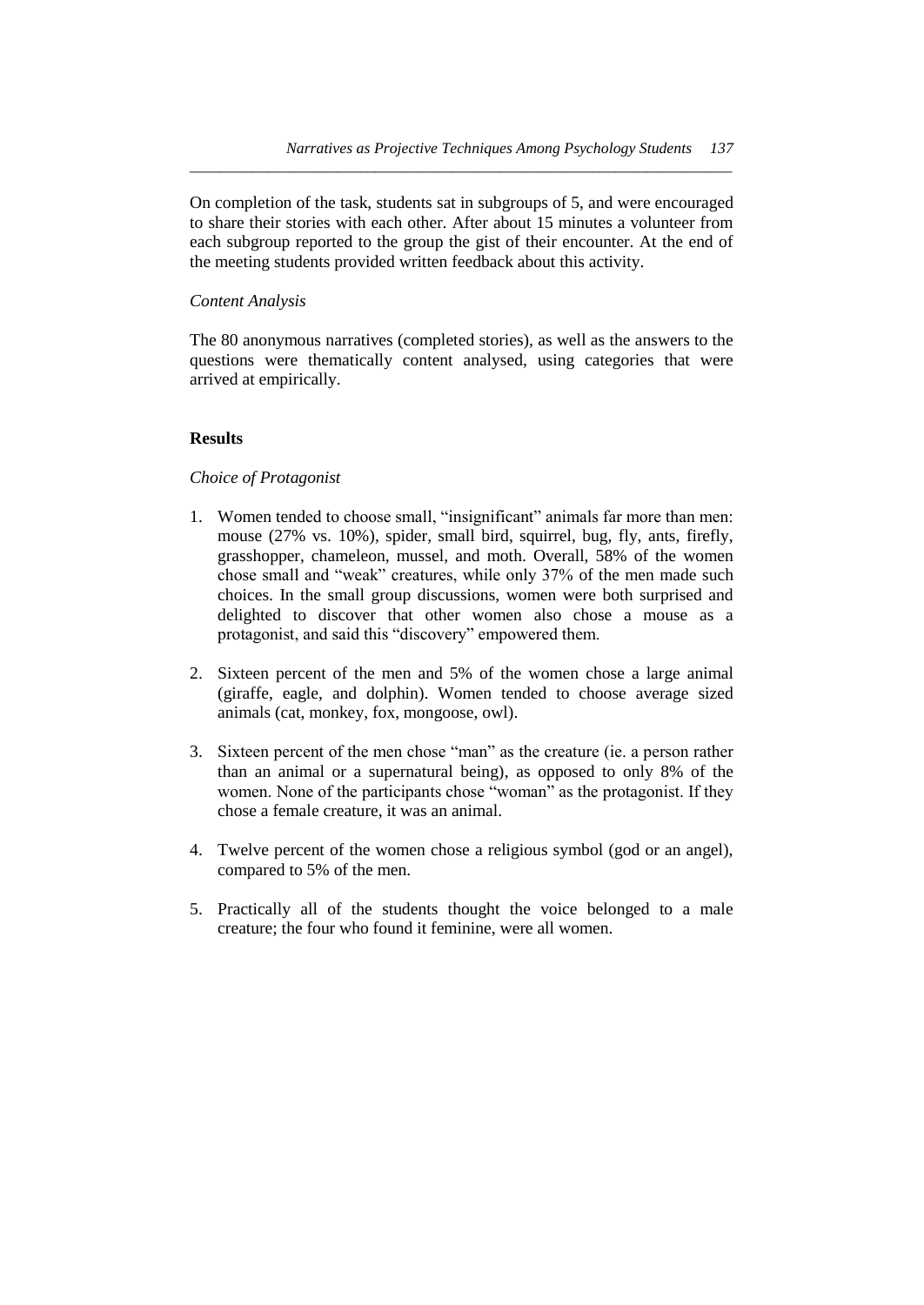#### *Ending of the Story*

1. The majority of the students wrote a happy ending to the story: Light was found and the creature survived.

*\_\_\_\_\_\_\_\_\_\_\_\_\_\_\_\_\_\_\_\_\_\_\_\_\_\_\_\_\_\_\_\_\_\_\_\_\_\_\_\_\_\_\_\_\_\_\_\_\_\_\_\_\_\_\_\_\_\_\_\_\_\_\_\_\_\_\_\_\_\_*

- 2. No significant gender difference was found between the frequency of an ―optimistic/pessimistic‖ attitude of the participants. Two of the men ended their stories in a pessimistic way (failure to bring the light; death of the protagonist). Three women ended their stories by describing the failures of their protagonists, and two by its death. (Because the activity was not conducted in a clinical setting, we have no follow up for the participants who chose hopeless or morbid endings.)
- 3. More male (26%) than female (16%) students mentioned the importance of teamwork in the endings they provided.

## *Projections and Insights to One"s Life*

*husband* (unspecified)

A larger proportion of women (89%) than of men (53%) found the ending they had written projected their own life, and wrote a personal reflection. Most common was the "underdog" theme:

*I was never expected to do well in school* (mouse) *I"ve managed to exceed teachers" expectations* (mouse) *I was a shy character. Joined the hockey club, became captain* (mouse) *I tend to be quite quiet* (mouse) *I have managed to exceed teachers' expectations of me in high school* (mouse) *I sometimes feel my voice isn"t heard* (monkey) *Due to my shy nature I can be overlooked as a person* (snake*) I blend into the night, I wear black* (budger) *I always had to fight to be given a chance* (small mouse) *I may not feel confident or capable but I have some skills to offer (chameleon) I"m quiet like a mouse but I get there in the end* (unspecified) *I"m small and stubborn* (bird) *Hard work and determination, learn your limitations* (snake who fails) *I couldn"t end the story because I"m still going down the road to try and find happiness* (mouse) *I always had to fight to be given the chance to do well* (mouse) *I"m shy and can be overlooked* (serpent) *I want to be carefree and fearless, all things I'm not (small bird) I'm realistic about life, it's not always a happy ending* (small mouse dies of heart attack) *The light could be my personal happiness; the darkness was life with my ex*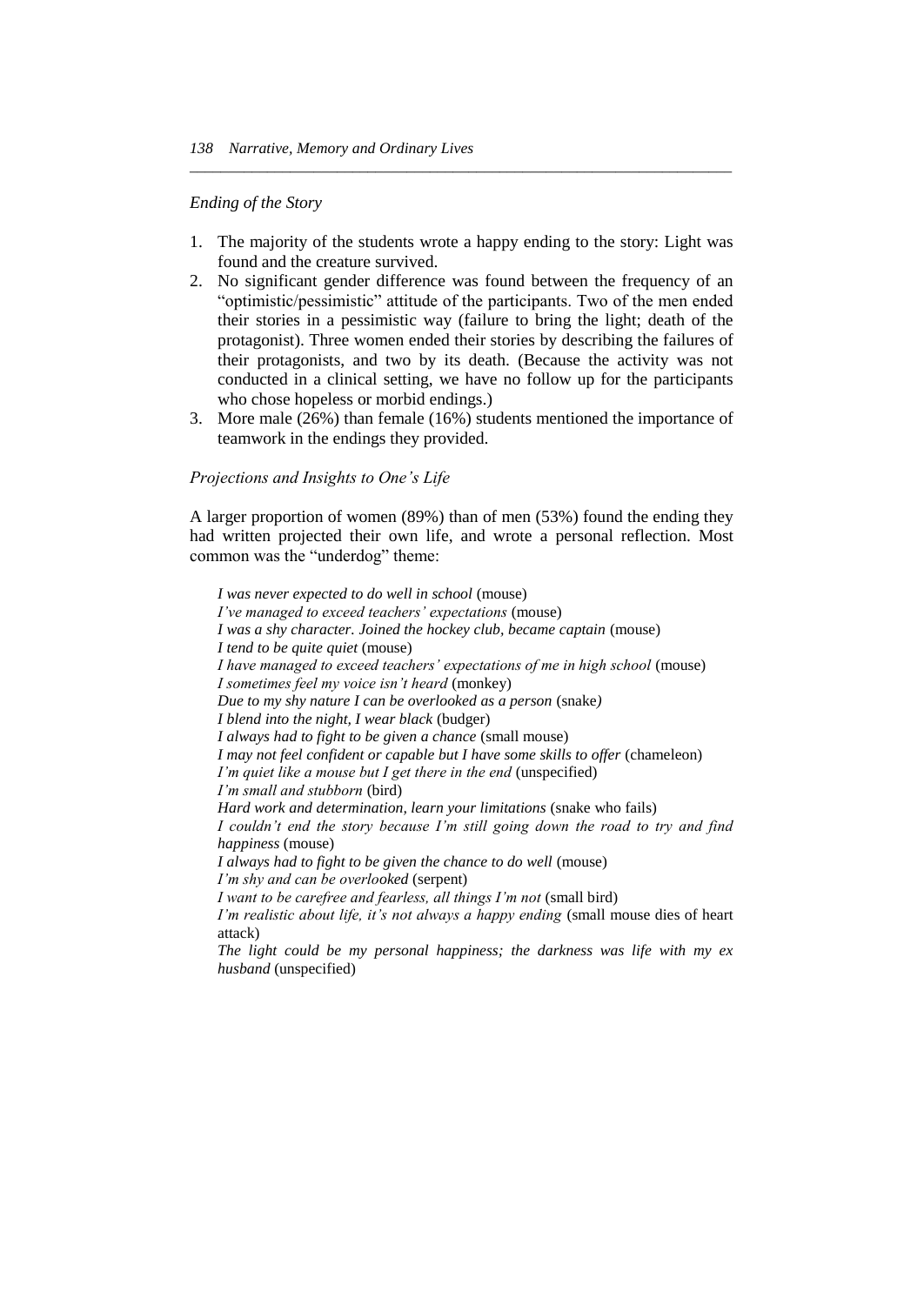*\_\_\_\_\_\_\_\_\_\_\_\_\_\_\_\_\_\_\_\_\_\_\_\_\_\_\_\_\_\_\_\_\_\_\_\_\_\_\_\_\_\_\_\_\_\_\_\_\_\_\_\_\_\_\_\_\_\_\_\_\_\_\_\_\_\_\_\_\_\_*

Other themes included

Relationship between individuals and their social network:

*You don"t have to be the best to help others* (cat) *Family and friends' support is very important to me (family of ants) I like to share my personal achievements and to help others (eagle) Sometimes you see things other people can"t* (meerkat) *Friends are important* (teamwork)

Creativity in problem solving:

*I"ll find new ways around existing problems* (monkey) *I think outside the box* (squirrel) *Use strength to overcome problems* (monkey) *I'm small but can achieve what other taller people can't (spider) I plan everything, I take my time* (cunning fox) *I deal with obstacles head on* (blind bat) *Use your head* (small mouse) *All problems can be solved using common sense* (man with chainsaw)

#### Disappointment in life and mankind:

*You end up at square one several times* (moth) *Most events occur when you least expect* (unspecified) *It"s important not to be intimidated by rumours* (snake) *People always misjudge others as they base their judgment on physical characteristics* (mouse) *The world we live in is in darkness and needs saving* (mouse) *Life is a battle sometimes* (mouse) *Looks aren"t everything* (tiny squirrel) *All the people who never seek nor get the recognition they deserve* (mouse) *Good things come in small packages* (small mouse) *Life is often dark, but there is hope* (mussel that fails) *Impressions can be deceiving* (fly) *I have a tendency to be pessimistic* (mouse who dies)

Teamwork is a comfort and hope to many (more so to men):

*Teamwork seems to help me get through struggles* (bird) *Working together makes nothing impossible* (all the animals) *I tend to do things in groups* (all the animals) *Often I need to work in groups to achieve a goal* (all the animals) *I seek help from others* (Tarzan) *I often need to work in groups to achieve a goal* (all the animals)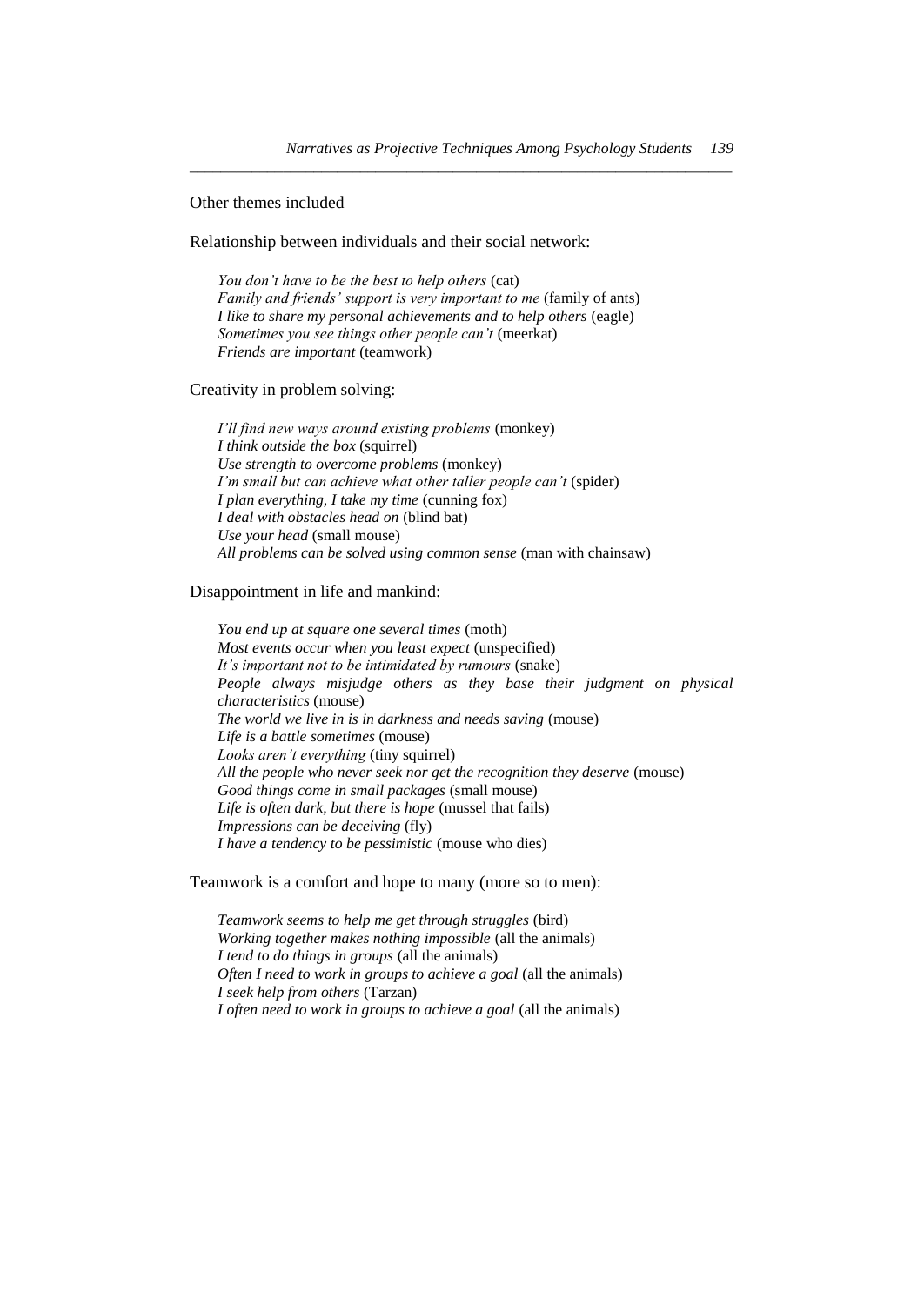*You don"t have to be the best to help others* (cat) *Need others to be happy to reach my full potential* (man) *Teamwork helps me get thru struggles* (bird)

Personal philosophy of life is portrayed in the reflections:

*Taller people have better advantages* (giraffe) *There are some similarities with the way I want to think the world works (tiny,* fragile mouse) *The importance of education in my life* (cunning man) *Life is often dark, but there is hope* (mussel) *You don"t have to be big and strong to be brave and successful* (mouse) *Light represents the happiness I want from my life* (bug with thick shell) *Life is a battle sometimes* (mouse) *Feeling that men are more practical than women* (man with a chainsaw) *All that goes around comes around* (moth) It's not the most influential people who manage to do the most (grasshopper)

*\_\_\_\_\_\_\_\_\_\_\_\_\_\_\_\_\_\_\_\_\_\_\_\_\_\_\_\_\_\_\_\_\_\_\_\_\_\_\_\_\_\_\_\_\_\_\_\_\_\_\_\_\_\_\_\_\_\_\_\_\_\_\_\_\_\_\_\_\_\_*

The religious theme (more frequent among women):

*I believe in spirituality* (bird) *Even though God knew how much he would suffer, he sent his son into the world…*  (god) *Angel shines over you so you are never alone in times of darkness* (angel) *Light is a symbol for God"s glory* (god) *God found me* (giraffe) *God will do the best for me* (Jesus) Hard work is always paid off, god is light and gives us hope (god) *Jesus is the light of this world* (god) *You are never alone in times of darkness* (angel)

#### *Feedback*

Written feedback was solicited and content analysed. Seventy six percent of the students provided positive feedbacks, and found writing the narrative insightful to their life. They claimed it brought into awareness new and meaningful insights; sharing with others brought on a feeling of intimacy and warmth, and diminished feelings of isolation. Four percent of the students (all male) disliked the whole activity (one of them felt the activity was too revealing). The rest were either neutral (2%) or expressed mixed feelings (14%), mostly due to the fact that they could not see how the activity (which they liked) was relevant to their academic goals. Four percent did not provide feedback.

Here are some verbatim comments: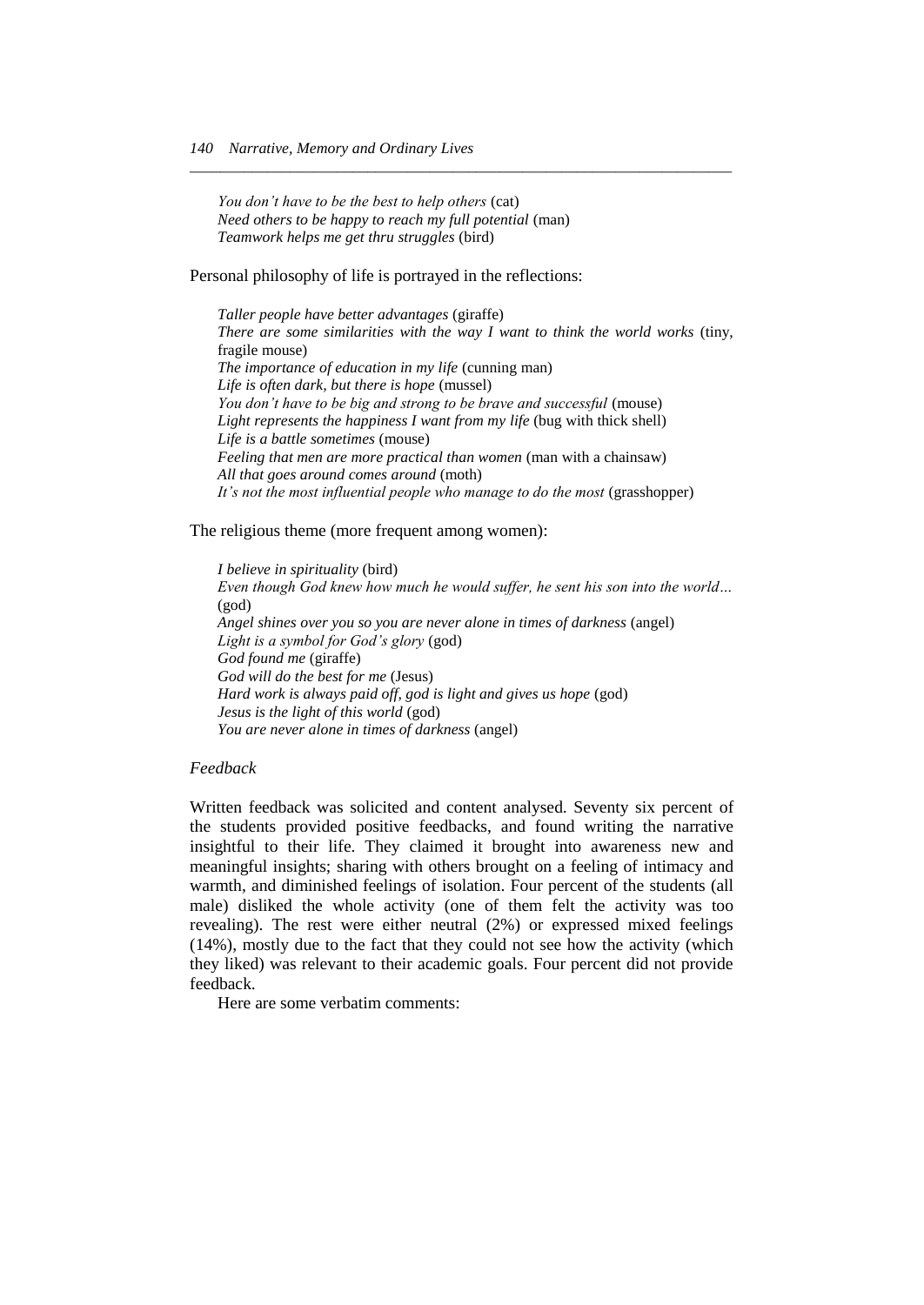I didn't think we were really projecting until we all read them out, then it was clear we all had!

*\_\_\_\_\_\_\_\_\_\_\_\_\_\_\_\_\_\_\_\_\_\_\_\_\_\_\_\_\_\_\_\_\_\_\_\_\_\_\_\_\_\_\_\_\_\_\_\_\_\_\_\_\_\_\_\_\_\_\_\_\_\_\_\_\_\_\_\_\_\_*

- I thought the seminar was insightful and the exercise was a good demonstration of how different people look at things differently
- Very insightful, interesting, relevant. Do it more often!
- It was interesting to see how different people had different endings…important to remember our similarities because it helps avoid prejudice in society
- I particularly enjoyed hearing other people's insights, because people think so differently to me and each other, and say things that would never even occur to me
- Fun and insightful

#### **Discussion**

The hypotheses suggested above dealt with the content of the completed narratives and the nature of the experience participants will undergo. Both hypotheses were confirmed.

#### *Individual Differences*

The higher occurrence of religious themes in female students' narratives is hardly surprising: Social psychological studies of religiosity (eg. Beit-Hallahmi and Argyle, 1997; see also Argyle and Beit-Hallahmi, 1975, as well as Loewenthal et al., 2001 for Christians) consistently report a similar trend.

Additional gender differences identified in the study at hand tend to conform to the old-fashioned stereotype of males being more task oriented: More of them suggest teamwork (presumably for its efficiency in problem solving), more of them attribute masculinity to the volunteering creature, they have a lower incidence of identifying the creature with the proverbially insignificant mouse and other small creatures, and they express higher dislike for the entire activity (which appears to them to be more social/emotional than task related). However, current empirical research findings do not support this stereotype. On the contrary, research carried out among different ages, cultures and populations shows that women score higher than men on measures of taskorientation (see, for example, Bouffard et al., 1995; Jagacinski and Strickland, 2000; Wu, 2003). The result at hand, falling in line more with the stereotype than with the findings of current research, is probably related to the particular composition of undergraduate psychology classes, which certainly do not constitute a representative sample of the student population (owing to both the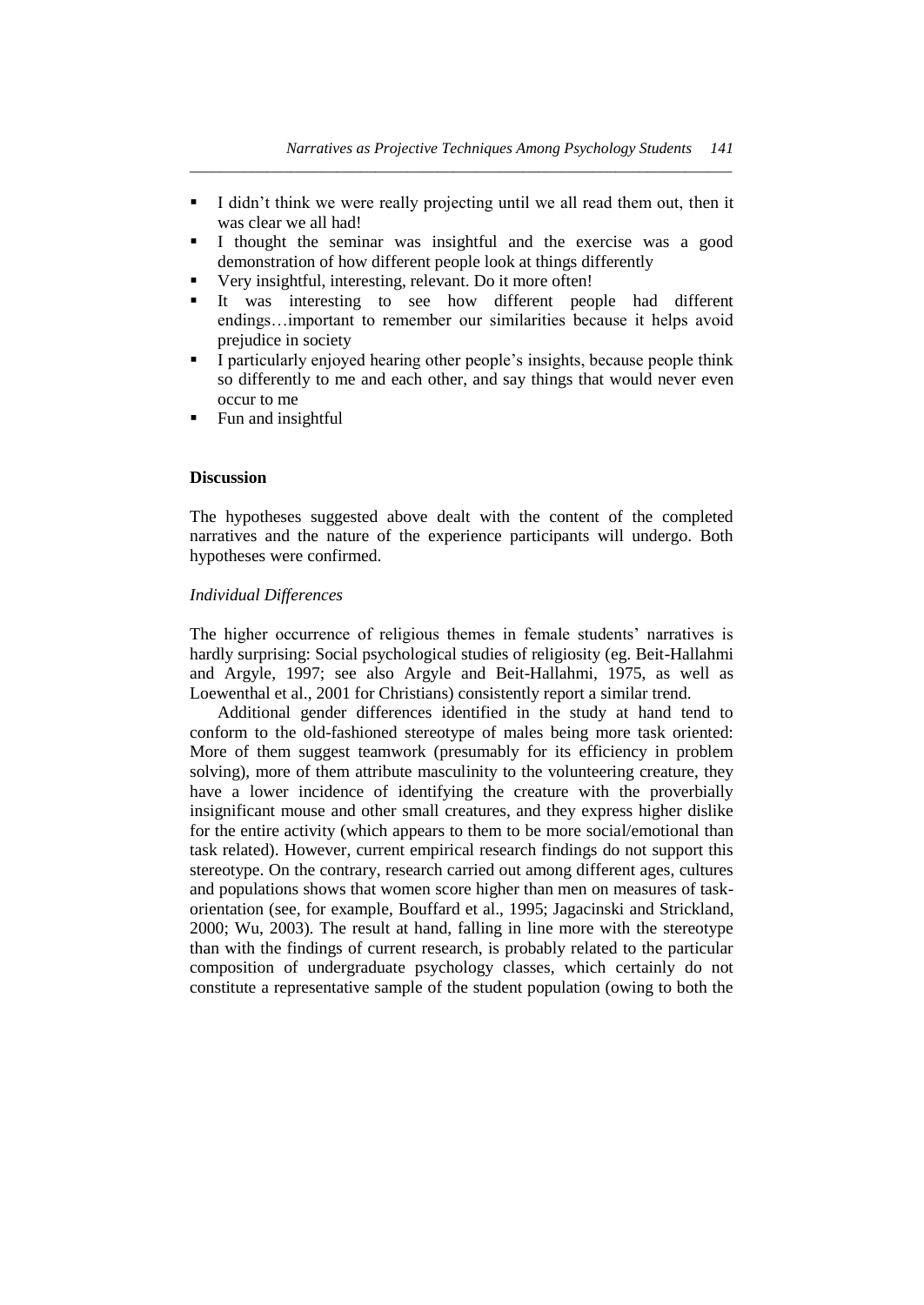specific motivation of psychology majors and the unbalanced gender distribution).

*\_\_\_\_\_\_\_\_\_\_\_\_\_\_\_\_\_\_\_\_\_\_\_\_\_\_\_\_\_\_\_\_\_\_\_\_\_\_\_\_\_\_\_\_\_\_\_\_\_\_\_\_\_\_\_\_\_\_\_\_\_\_\_\_\_\_\_\_\_\_*

# *Projecting and Sharing*

In the choice of the protagonist, the main theme of the story, the choice of ending and the connection of all these to the students' lives, we can see that the use of projective narrative is both meaningful and insightful to most students (more so to women), and that the use of narratives provides them with the opportunity to view their own agendas, and choose to share some of them with a peer group. The overwhelmingly positive reaction to the entire activity – reading, writing and sharing – leads me to repeat this and similar activities in the future.

#### **Conclusions**

- 1. One can use projective techniques in educational settings to promote insight in the individual, especially among students of the behavioural sciences.
- 2. Talking about personal experience and listening to others is enjoyable as it creates closeness and understanding among group members.
- 3. Women seem to enjoy and benefit more from this activity than men.
- 4. Gaining insight and sharing with others empowers the participants, especially women.

#### **References**

- Argyle, M. and Beit-Hallahmi, B. (1975) *The social psychology of religion*, London, Routledge and Kegan Paul.
- Beit-Hallahmi, B. and Argyle, M. (1997) *The Psychology of Religious Belief, Behaviour and Experience*, London, Routledge.
- Bouffard, T., Boisvert, J., Vezeau, C. and Larouche, C. (1995) The impact of goal orientation on self-regulation and performance among college students, *British Journal of Educational Psychology*, 65, 317–329.
- Bruner, J. (1986) *Actual minds, possible worlds*, Cambridge, MA, Harvard University Press.
- Davies, M.H. (1993) Psychodrama group therapy, in M. Aveline and W. Dryden (Eds.), *Group therapy in Britain*, pp.88-114, Milton Keynes, UK, Open University Press.